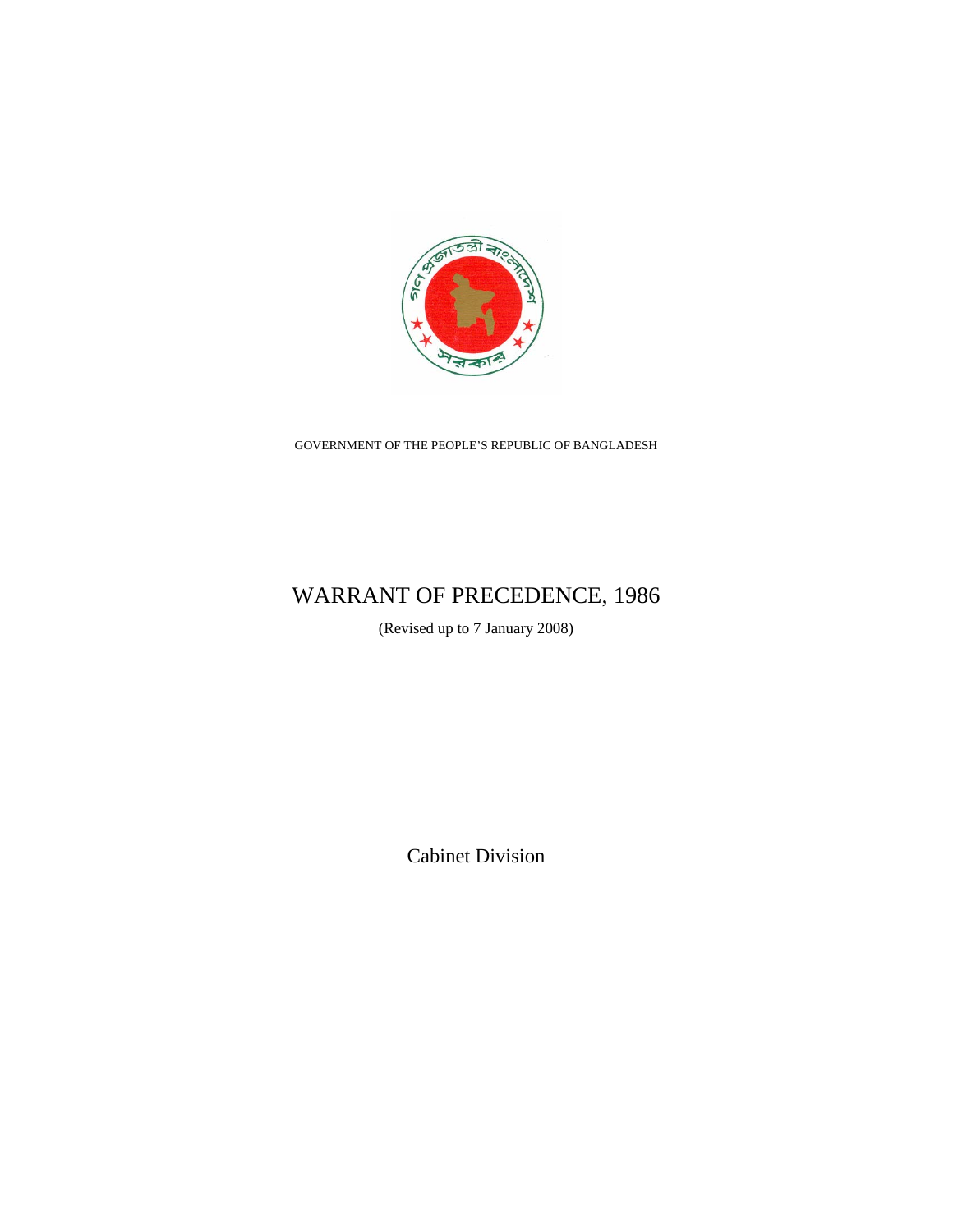### [Published in the Bangladesh Gazette, Extraordinary, dated the 20<sup>th</sup> September, 1986 **GOVERNMENT OF THE PEOPLE'S REPUBLIC OF BANGLADESH PRESIDENT'S SECRETARIAT**

Cabinet Division

### **NOTIFICATION**

#### Dhaka, September 11, 1986

#### (With amendments up to December, 2003)

**No. CD- 10/1/85-Rules/361**.- In Super session of all previous notification on the Warrant of Precedence, the President is pleased to direct that the following table be henceforth observed with respect to the precedence of persons hereinafter named, namely:-

- 1. President of the Republic
- 2. Prime Minister of the Republic
- 3. Speaker of the Parliament
- 4. Chief Justice of Bangladesh Former Presidents of the Republic
- 5. Cabinet Ministers of the Republic Chief Whip Deputy Speaker of the Parliament Leader of the Opposition in Parliament
- 6. Persons holding appointments accorded status of a Minister without being members of the Cabinet
- 7. Ambassadors Extraordinary and Plenipotentiary and High Commissioners of Commonwealth countries accredited to Bangladesh.
- 8. Chief Election Commissioner. Deputy Chairman of the Planning Commission. Deputy leader of the Opposition in Parliament. Judges of the Supreme Court (Appellate Division) Ministers of State of the Republic Whip.
- 9. Election Commissioners. Judges of the Supreme Court (High Court Division) Persons holding appointments accorded status of a Minister of State.
- 10. Deputy Ministers of the Republic.
- 11. Envoys Extraordinary and Ministers Plenipotentiary accredited to Bangladesh.

Persons holding appointments accorded status of a Deputy Minister.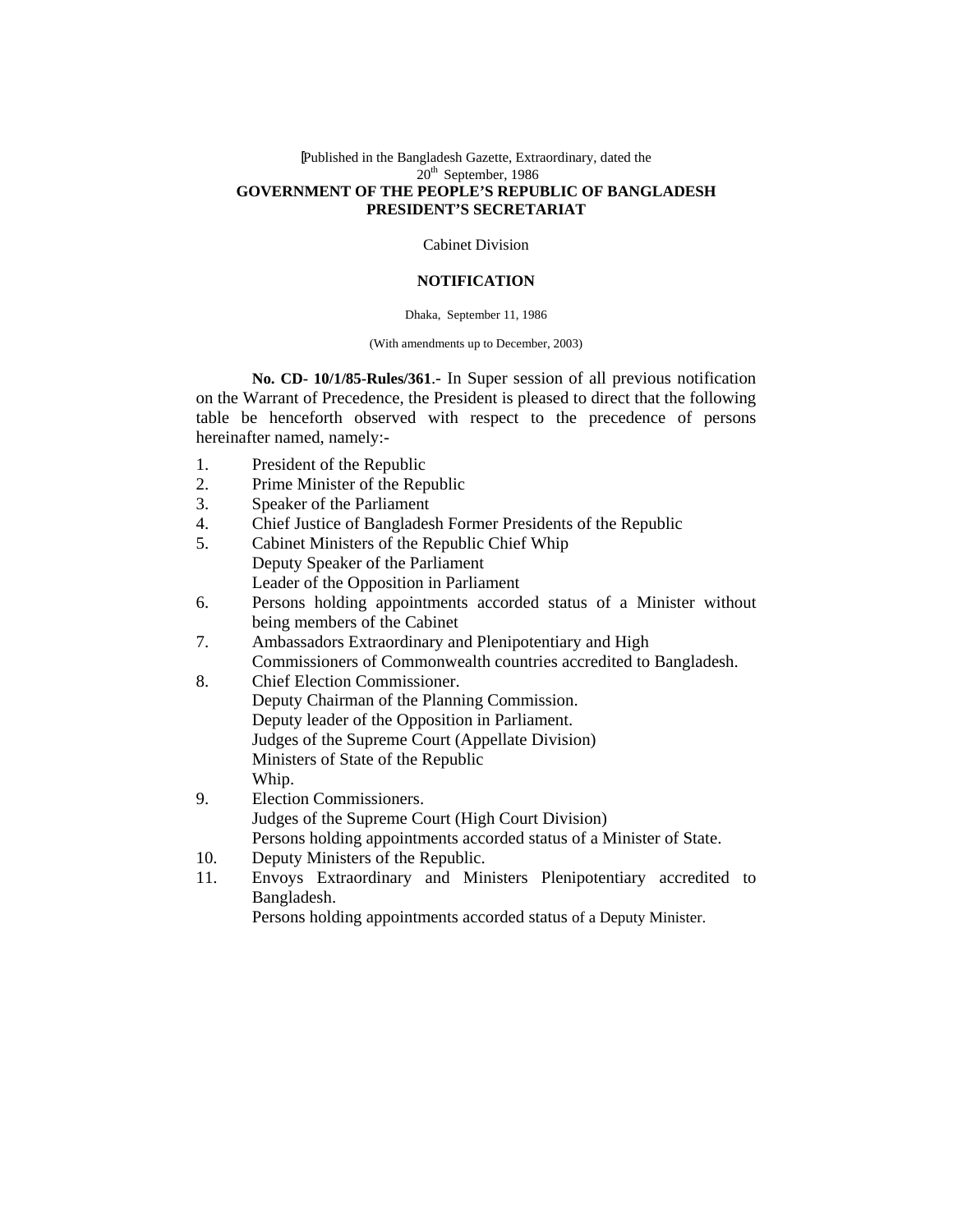| 12. | <b>Cabinet Secretary</b><br>Chiefs of Staff of the Army, Navy and Air Force.<br>Principal Secretary to the Government.                                                                                                                                                                                                                                                                                                                                                                                                                                                                                                                                                                                                                                                                                                                                                                                                                                                                                                                                                            |  |  |  |
|-----|-----------------------------------------------------------------------------------------------------------------------------------------------------------------------------------------------------------------------------------------------------------------------------------------------------------------------------------------------------------------------------------------------------------------------------------------------------------------------------------------------------------------------------------------------------------------------------------------------------------------------------------------------------------------------------------------------------------------------------------------------------------------------------------------------------------------------------------------------------------------------------------------------------------------------------------------------------------------------------------------------------------------------------------------------------------------------------------|--|--|--|
| 13. | Members of the Parliament.                                                                                                                                                                                                                                                                                                                                                                                                                                                                                                                                                                                                                                                                                                                                                                                                                                                                                                                                                                                                                                                        |  |  |  |
| 14. | Visiting Ambassadors and High Commissioners not accredited to Bangladesh.                                                                                                                                                                                                                                                                                                                                                                                                                                                                                                                                                                                                                                                                                                                                                                                                                                                                                                                                                                                                         |  |  |  |
| 15. | Attorney-General<br>Comptroller and Auditor-General<br>Ombudsman.<br>Governor, Bangladesh Bank.                                                                                                                                                                                                                                                                                                                                                                                                                                                                                                                                                                                                                                                                                                                                                                                                                                                                                                                                                                                   |  |  |  |
| 16. | Chairman, Public Service Commission.<br>Chairman, University Grants commission.<br>Inspector General of Police.<br>Members, Planning Commission.<br>Officers of the rank of Major General in the army and equivalent in the Navy<br>and the Air force.<br>Secretaries to the Government including Secretary to the Parliament.                                                                                                                                                                                                                                                                                                                                                                                                                                                                                                                                                                                                                                                                                                                                                    |  |  |  |
| 17. | Charge-d' affaires apied of Foreign Countries.<br>Director General of the National Security Intelligence.<br>Full-time Members, University Grants Commission.<br>National Professors.<br>Officers holding the status of Secretaries to the Government.<br>Vice-chancellors of Universities.                                                                                                                                                                                                                                                                                                                                                                                                                                                                                                                                                                                                                                                                                                                                                                                       |  |  |  |
| 18. | Mayors of Civic Corporation within the jurisdiction of their respective<br>Corporations.                                                                                                                                                                                                                                                                                                                                                                                                                                                                                                                                                                                                                                                                                                                                                                                                                                                                                                                                                                                          |  |  |  |
| 19. | Additional Attorney-General.<br>Additional Secretaries to the Government.<br>Chairman, Atomic Energy Commission.<br>Chairman, Board of Land Administration.<br>Chairman, Bangladesh Agricultural Development Corporation<br>Chairman, Bangladesh chemical Industries Corporation.<br>Chairman, Bangladesh Jute Mills Corporation.<br>Chairman, Bangladesh Oil, Gas And Mineral Corporation.<br>Chairman, Bangladesh Power Development Board.<br>Chairman, Bangladesh Steel and Engineering Corporation.<br>Chairman, Bangladesh Sugar and Food Industries Corporation.<br>Chairman, Bangladesh Textile Mills Corporation.<br>Chairman, Bangladesh Water Development Board.<br>Chairman, Tarrif commission.<br>Charge-d' affaires ad-interim of Foreign Countries.<br>Director- General of Anti-Corruption.<br>Executive Vice-Chairman, Bangladesh Agricultural Research Council.<br>Managing Director, Bangladesh Krishi Bank.<br>Managing Director, Sonali Bank.<br>Professors of Universities in Selection Grade.<br>Visiting Ambassadors and High Commissioners of Bangladesh. |  |  |  |

-2-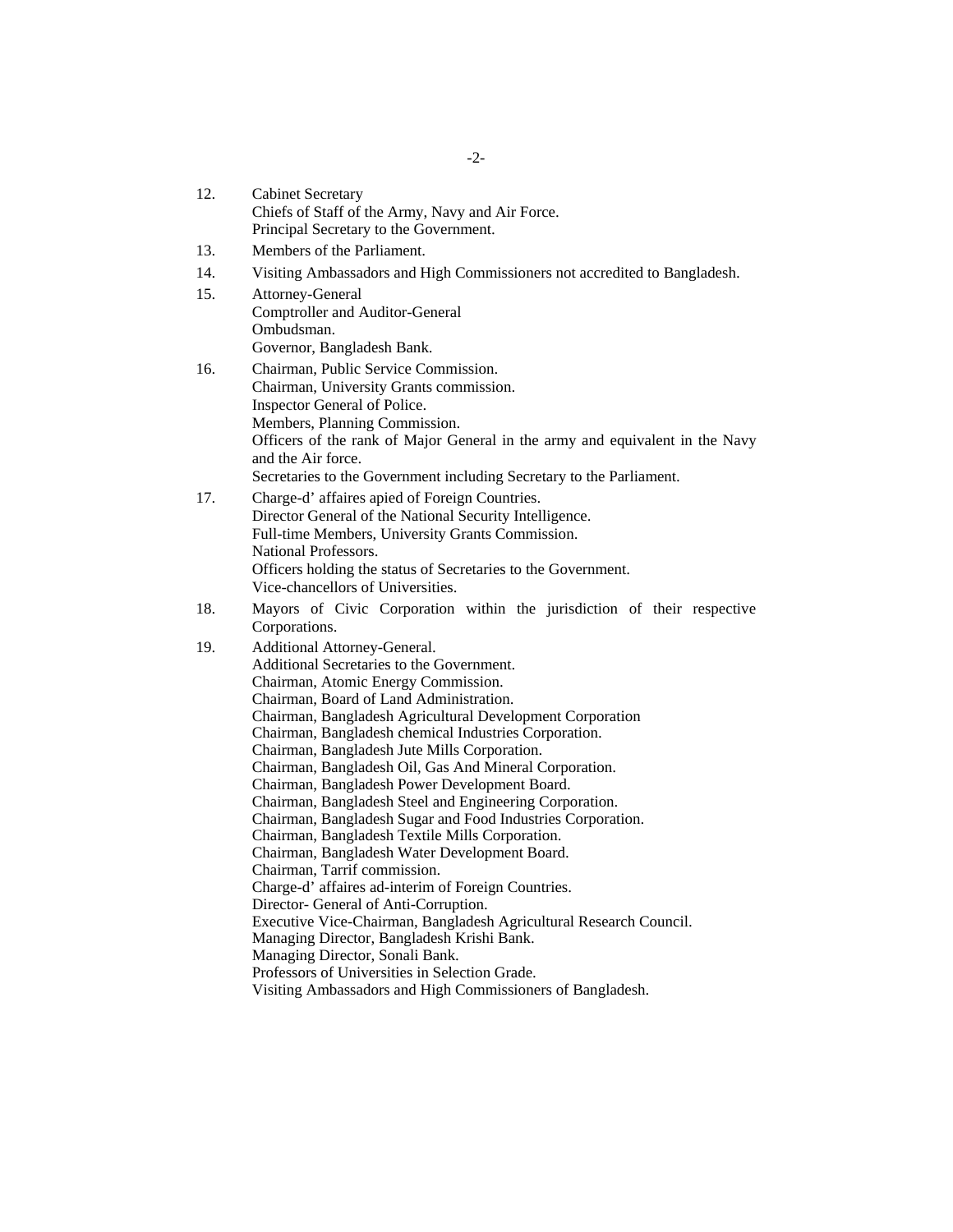- 20. Chairman, Bangladesh Council of Scientific and Industrial Research. Chairman Tea Board. Chairman T&T Board. Chief Architect to the Government. Chief Conservator of Forests. Chief Engineer, Roads and Highways Department. Chief Engineer, Public Works Department. Executive Chairman, Bangladesh Export Processing Zone Authority. Director- General, Department of Agriculture Extension. Director of Fisheries. Director- General of Health Services. Director of Livestock Services. Director General, of Primary Education. Director General, Secondary and Higher Secondary Education. Director-General of Technical Education. Division Chief, Planning commission. Managing Director Bangladesh Biman. Managing Director, of other Nationalised Commercial Banks. Members of the National Board of Revenue. Members, Public Service Commission. Officers of the status of Additional Secretary to the Government. Registrar of Supreme Court. Vice-chairman, Export Promotion Bureau. 21. Additional Inspector-General of Police. Chairman, Bangladesh Inland Water Transport Authority. Chairman, Bangladesh Inland Water Transport Corporation. Chairman, Bangladesh Small & Cottage Industries Corporation. Chairman of the Civil Aviation Authority. Chairman, Dhaka Improvement Trust. Chairman, National Broadcasting Authority. Chairman, Petroleum Corporation. Chairman, Port Authority. Chairman, Rural Electrification Board. Chairman, Trading Corporation of Bangladesh.
	- Chairman, Water And Sewerage Authority.
	- Chairman, Bangladesh Hand Loom Board.
	- Chairman, Bangladesh Sericulture Board.
	- Chairman, Bangladesh Jute corporation.
	- Chairman, Bangladesh Forest Industries Development Corporation.
	- Chairman, Bangladesh Fisheries Development Corporation.
	- Chairman, Bangladesh Tourism Corporation.
	- Chairman, Bangladesh Road Transport Corporation.
	- Chief Controller of Imports and Exports.
	- Chief Engineer, Housing and Settlement Department.
	- Chief Engineer of Public Health Engineering Department.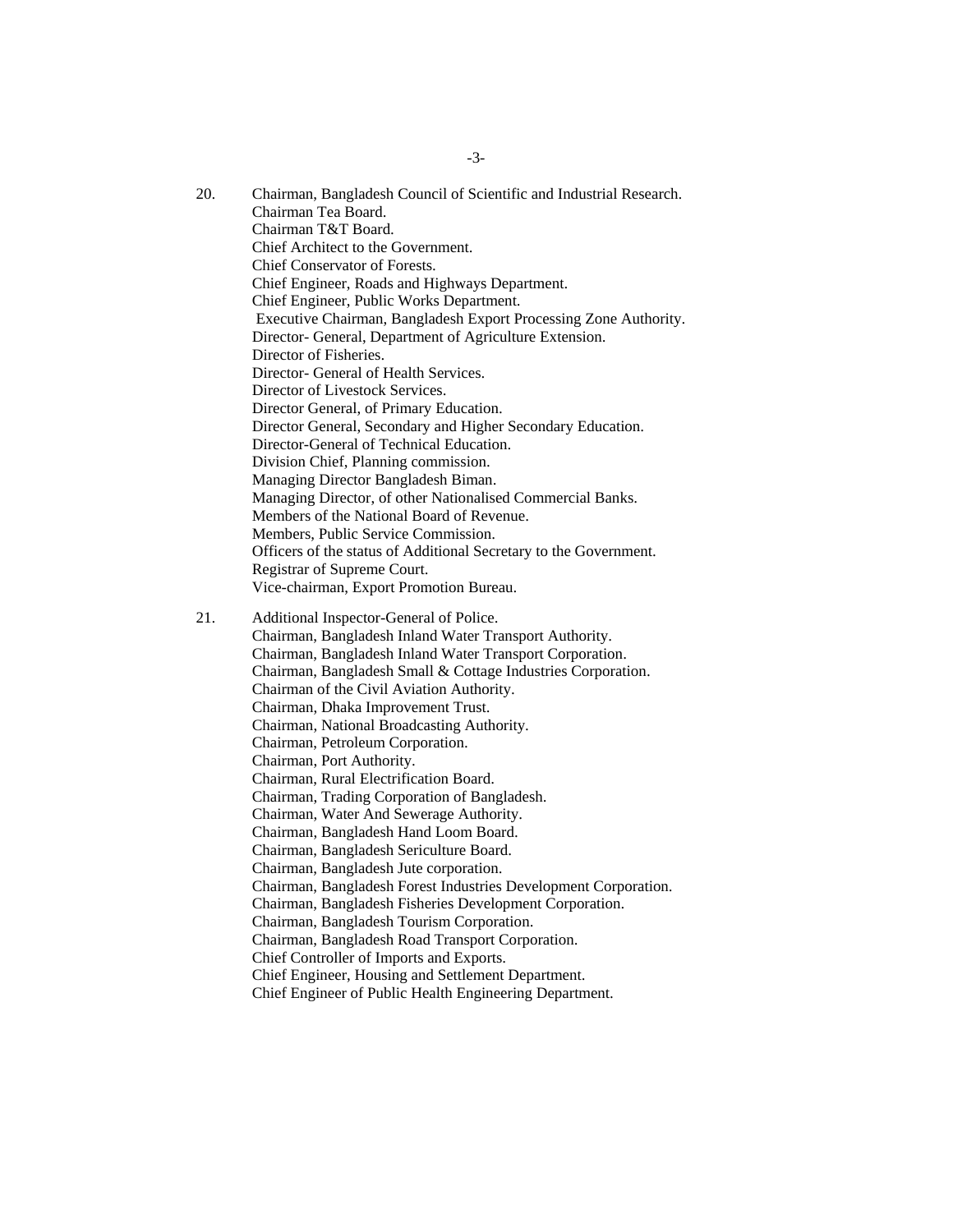Commissioners of Divisions within their respective charges.

Director, Bangladesh Chemical Industries Corporation (if full-time member of the Board of Directors).

Director, Bangladesh Jute Mills Corporation (if full-time member of the Board of Directors).

Director, Bangladesh Steel & Engineering Corporation (if full-time member of the Board of Directors).

Director, Bangladesh Sugar and food Industries Corporation (if full-time member of the Board of Directors).

Director, Bangladesh Textile Mills Corporation (if full-time member of the Board of Directors).

Director-General of Ansars & VDP.

Director, General of Bangladesh Rural Development Board.

Director, General Department of Immigration and Passport.

Director, General of Export Promotion Bureau.

Director, General Fire Services and Civil Defence.

Director, General of Food.

Director, General of Geological Survey.

Director, General of Industries.

Director, General of Land Record and Surveys.

Director, General of Post Offices.

Director, General population Control.

Director, General of Relief and Rehabilitation.

Director, General Shipping.

General Manager of Bangladesh Railway.

Joint Secretaries to the Government.

Managing Director, Bangladesh Shipping Corporation.

Managing Director of the Financial Institutions.

Managing Director, Jiban Bima Corporation.

Managing Director, Sadharan Bima Corporation.

Managing Director, Bangladesh Film Development Corporation

Member, Atomic Energy Commission if full-time member of the Board of Directors.

Member, Bangladesh Agricultural Development Corporation if full-time member of the Board of Directors.

Member, Bangladesh Oil, Gas and Mineral Corporation if full-time member of the Board of Directors.

Member, Bangladesh Power Development Board if full-time member of the board of Directors.

Member, Bangladesh Water Development Board if full-time member of the Board of Directors.

Ministers and Deputy High Commissioners of the rank of Ministers in Embassies, High Commissions and Missions Located in Bangladesh.

Officers of the rank of Brigadier in the Army and equivalent in the Navy and the Air Force.

Registrar, Co-operative Societies.

Surveyor-General of Bangladesh.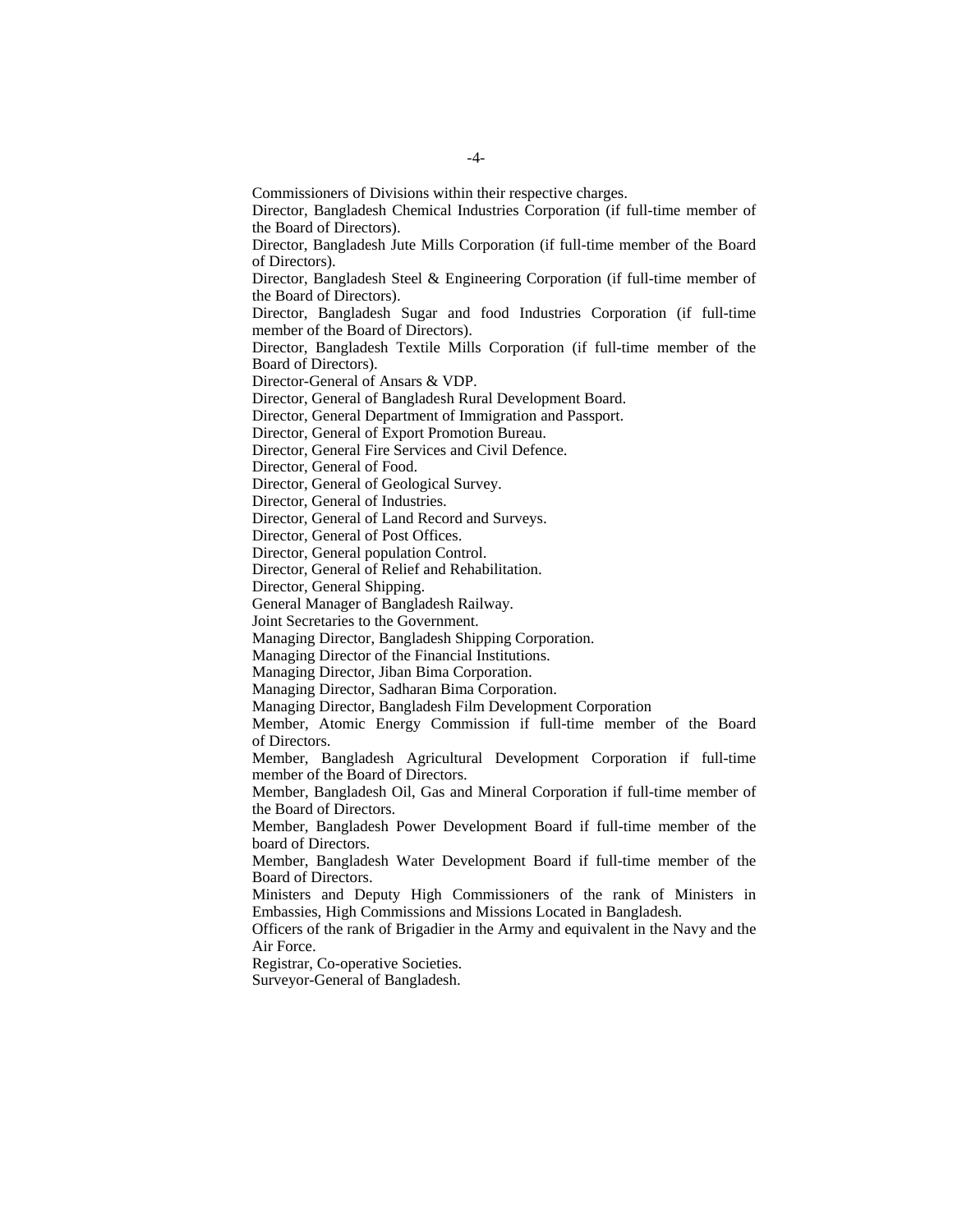22. Additional Chief Architect. Additional Chief Engineers of Government Departments. Additional Director-General, Health Services. Chairman, Chittagong Development Authority Chairman, Rajshahi Development Authority. Chairman, Khulna Development Authority Collectors of Customs and Excise Commissioners of Divisions outside their respective charges. Commissioners of Taxes. Consuls General. Controller General of Accounts Controller General of Defence Finance. Counsellors of Embassies, High Commissions and Legations of Foreign and Commonwealth Government. Deputy Inspectors General of Police within their respective charges. Director of Agriculture Extension. Director of general, Bangladesh Agricultural Research Institute. Director General, Bangladesh Jute Research Institute. Director General, Bangladesh Rice Research Institute. Director General, Department of Social Services. Director General, National Institute of Mass Communication. Director General of Youth Development Department. Director, Military lands and Cantonment. Director General, Bangladesh Industrial Technical Assistance Centre. Director General, Bangladesh Standard and Testing Institute. Inspector General of Prisons. Joint Chief, Planning Commission. Member, Bangladesh Council of Scientific and Industrial Research (if full-time member of the Board of Directors). Member, Bangladesh export Processing Zone Authority (if full- time member of the Board of Directors). Member, Tea Board (if full-time member of the Board of Directors). Officers of the rank of Full Colonel in the Army and equivalent in the Navy and the Air Force. Officers of the status of Joint Secretary to the Government. Principals of Medical and Engineering Colleges and Professors of Universities.

-5-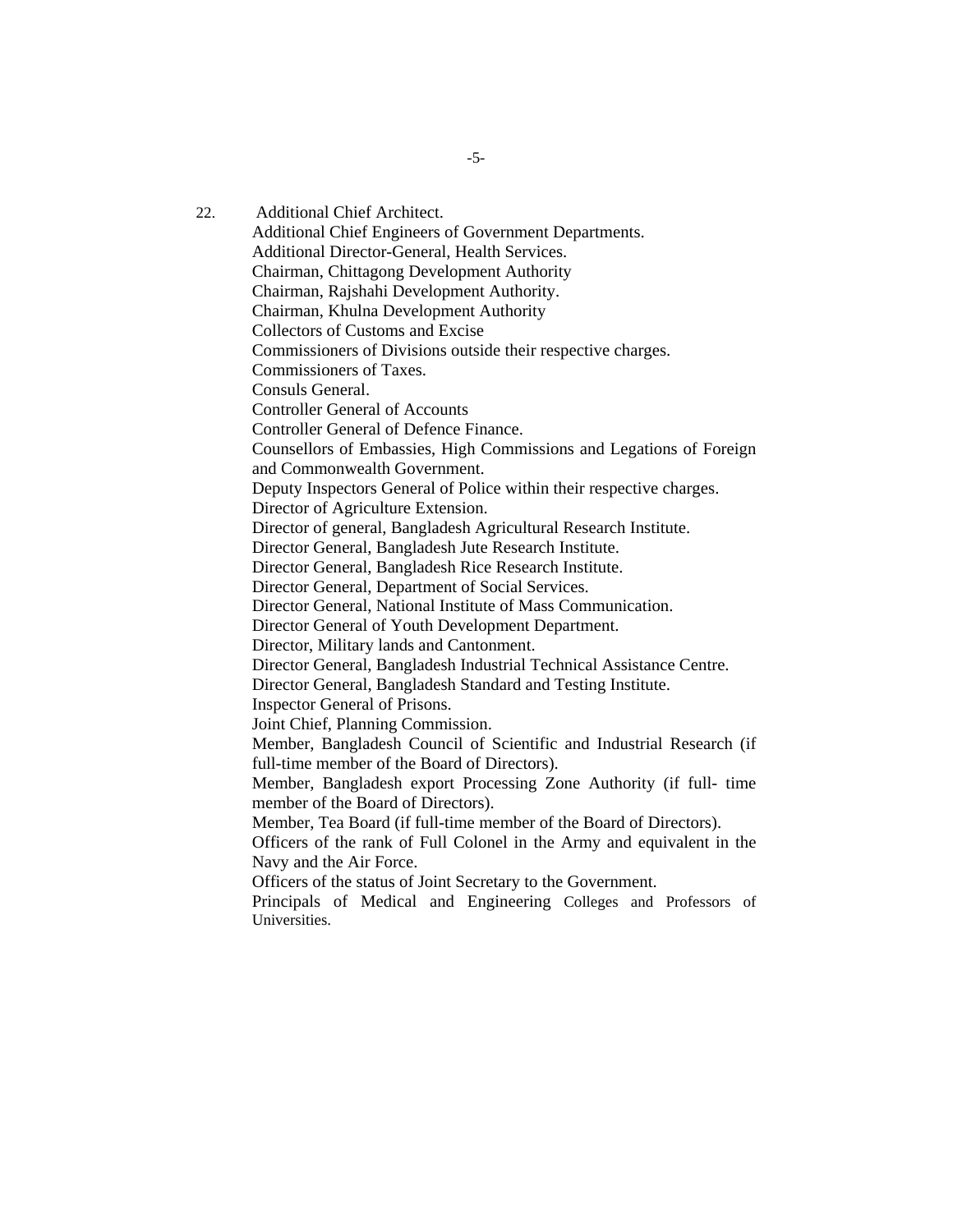- 23. Additional Commissioners (within respective charges).
	- Director, Bangladesh jute Corporation (if full-time member of the Board of Directors).

Director, Bangladesh Forest Industries Corporation (if full-time member of Board of Directors).

Director, Bangladesh Fisheries Development Corporation (if full-time member of the Board of Directors).

Director, Bangladesh Tourism Corporation (if full-time member of the Board of Directors).

Director, Bangladesh Film Development Corporation (if full-time of the Board of Directors).

Director, Bangladesh Road Transport Corporation (if full-time member of the Board of Directors.

Director of Education.

Director, Petroleum Corporation (if full-time member of the Board of Directors). Director, Bangladesh Rural Development Board (if full-time member of the Board of Directors).

Director, Trading Corporation of Bangladesh (if full-time member of the Board of Directors).

Mayors of Civic Corporations outside their respective charges.

Member, Bangladesh Inland Water Transport Authority (if full-time member of the Board of Directors).

Member, Bangladesh Inland Water Transport Corporation (if full-time member of the Board of Directors).

[Member, Bangladesh Handloom Board (if full-time member of the Board of Directors).

Member, Bangladesh Sericulture Board (if full-time member of the Board of Directors).

Member, Civil Aviation Authority (if full-time member of the Board of Directors).

Member, Port Authority (if full-time member of the Board of Directors).

Member, Rural Electrification Board (if full-time member of the Board of Directors).

Member, Bangladesh Shipping Corporation (if full time member of the Board of Directors).

Military, Naval and Air Attaches to Embassies and Legations and Military, Naval and Air Advisors to High Commissions.

Professors of Medical and Engineering Colleges.

24. Chairmen of District Councils (if elected) within their respective charges.

Commandant, Marine Academy.

Deputy Commissioners within their respective charges.

Deputy Inspectors General of Police outside their charges.

Director, Bangladesh Industrial Technical Assistance Center (if full-time member of the Board of Directors).

Director, Bangladesh Standard and Testing Institute (if full-time member of the Board of Directors).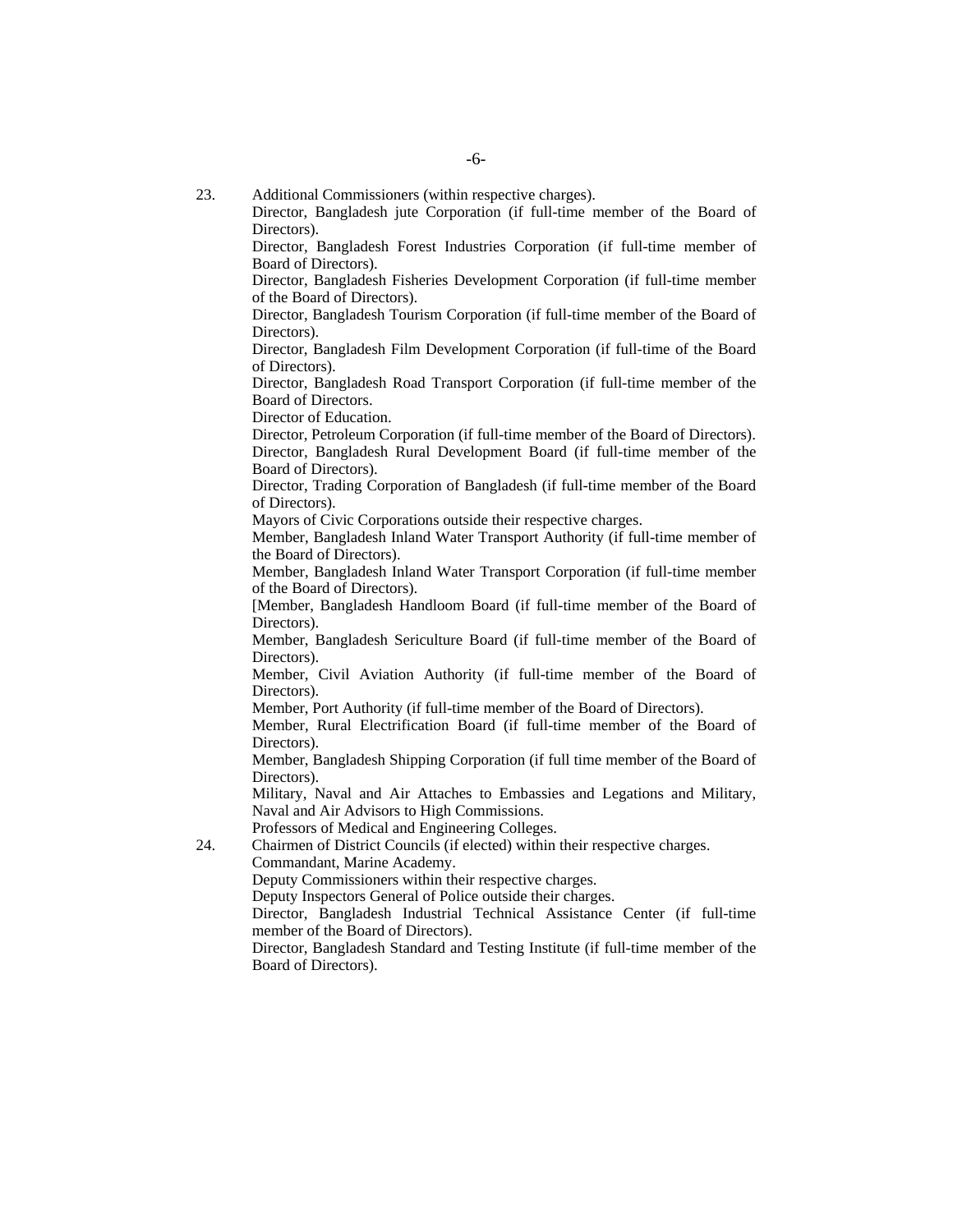25. Chairmen (if elected) of class I Municipalities within their charges. Chairmen of Upazila Parishads within their respective charges. Civil Surgeons within their respective charge. Deputy Secretaries of the government. Officers of the rank of Major in the Army and equivalent in the Navy and the Air Force. Superintendents of Police within their respective charges.

# **Notes:**

- 1. The order in the warrant of Precedence is to be observed for State and ceremonial occasions as well as for all purpose of the Government.
- 2. The entries in the above table, which are in alphabetical order on each article, apply exclusively to the persons mentioned in the table of precedence and, while regulating their relative precedence with each other do not give them any precedence over members of the non-official community in Bangladesh, not mentioned in the table who shall take their place according to usage.
- 3. Persons in the above table will take precedence in order of the number of the entries. Those included in the same number will take precedence *inter se* according to the date of entry into that number. When two or more persons enter an article on the same date, their *inter se* seniority will be fixed in the basis of length of class I service, in case of officers, and in the case on an elected office bearer given precedence over permanent Government servants entering the article on the same date. Amongst elected office-bearers entering article on the same date precedence will be accorded by alphabetical order of the surname. Officers of the Defense Services, in the same article will rank *inter se* according to their relative service seniority.
- 4. When a person holds more than one position in the table, he will be entitled to the highest position accorded to him.
- 5. Officers who are temporarily officiating in any number of the table he will take precedence in that number below permanent incumbents.
- 6. All officers not mentioned in the above table, whose rank is regulated by comparison with rank in the Army will have the same precedence with reference to Civil Servant as is enjoyed by military officers of equivalent grades (see table of equivalent ranks given under note 9 below).
- 7. Married ladies, unless by virtue of holding an appointment themselves they are entitled to a higher position in the table, shall take place according to the precedence herein assigned to their respective husbands.
- 8. All other persons not mentioned in the above table will take precedence according to general usage, which is to be explained and determined by the President in case any question shall arise.